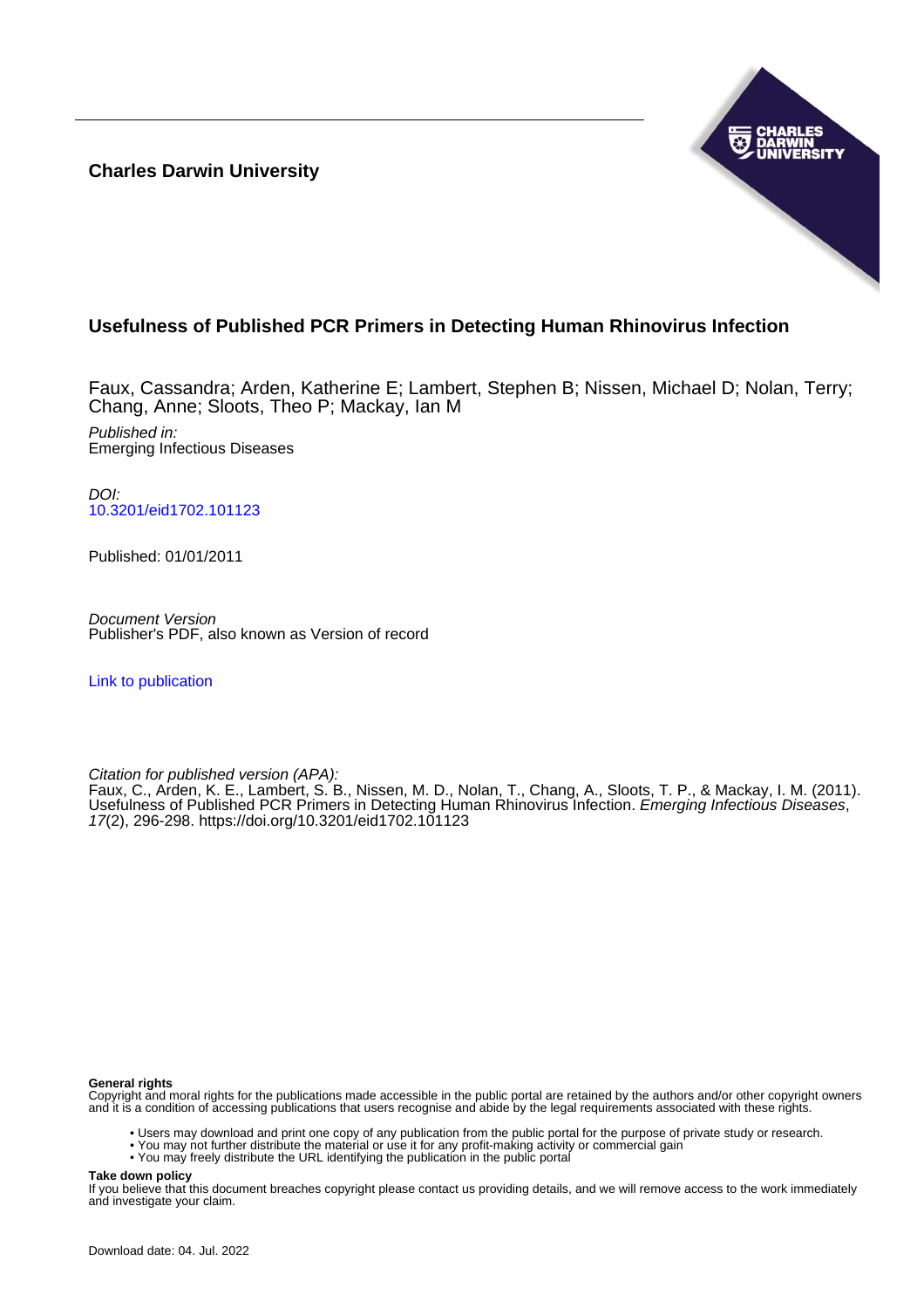# Usefulness of Published PCR Primers in Detecting Human Rhinovirus Infection

### **Cassandra E. Faux, Katherine E. Arden, Stephen B. Lambert, Michael D. Nissen, Terry M. Nolan, Anne B. Chang, Theo P. Sloots, and Ian M. Mackay**

We conducted a preliminary comparison of the relative sensitivity of a cross-section of published human rhinovirus (HRV)–specific PCR primer pairs, varying the oligonucleotides and annealing temperature. None of the pairs could detect all HRVs in 2 panels of genotyped clinical specimens; >1 PCR is required for accurate description of HRV epidemiology.

Human rhinoviruses (HRVs) cause more asthma ex-acerbations than any other known factor, in addition to causing most colds and influenza-like illnesses. The prevalence of HRV in published reports varies considerably. A novel HRV clade identified in 2006, now known as HRV species C (HRV-C)  $(1)$ , can be identified only by PCR. Since 1988, seasonality and clinical outcomes and numerous different primer pairs have been used to identify HRV; how well these methods perform on new HRV types is uncertain. Given the likely variation in the preparation of RNA, the quality and formulations of commercial reverse transcription (RT)-PCR enzymes and reaction mix components and changes in thermal cyclers since 1988, not surprisingly many, perhaps most, of these assays are not being used in the manner they were originally described. For example, the first HRV-specific primers reported (2) have subsequently been used with different RNA preparation methods, amounts of reverse transcriptase, cDNA priming strategies, dNTP concentrations, annealing temperatures  $(T_Ms)$ , and cycling conditions (3,4).

Author affiliations:, The University of Queensland, Brisbane, Queensland, Australia (C.E. Faux, K.E. Arden, S.B. Lambert, M.D. Nissen, T.P. Sloots, I.M. Mackay); The University of Melbourne, Melbourne, Victoria, Australia (T. Nolan); and Royal Children's Hospital, Brisbane (A.B. Chang)

DOI: 10.3201/eid1702.101123

#### **The Study**

We conducted a preliminary comparison of the relative sensitivity of a cross-section of published HRV-specific PCR primer pairs (most of which were first published before HRV-C was reported), independent of most variables described above, by testing a panel of 57 clinical specimen nucleic acid extracts from combined nose and throat swabs from preschool children with colds and influenza-like illnesses in Melbourne, Australia. The study was approved by the Royal Children's Hospital Human Research Ethics Committee. The panel included representatives of the 3 HRV species (Figure), human enteroviruses (HEVs), and extracts negative for picornaviruses. The HRVs had been previously detected by using a nested primer pair (online Appendix Table, www.cdc.gov/EID/content/17/2/294 appT.htm) (*5*). We used 10 different HRV primer pairs and also retested specimens by using the original primer pair with our standard reagents and equipment (*5*). We applied the published  $T_M$  when possible. The original descriptions of primer pairs 7 and 10 (online Appendix Table) lacked  $T<sub>M</sub>$  information, and after in-house calculations, we used  $T_{\text{M}}$ s of 50°C and 58°C, respectively. We also deliberately standardized the reagents (OneStep RT-PCR kit, QIA-GEN, Doncaster, Victoria, Australia) and thermal cyclers used (Veriti, Applied Biosystems, Foster City, CA, USA) for conventional PCR and the RotorGene 3000 real-time cycler (QIAGEN). Because primer pair 1 had a published history of detecting types from all HRV species, we chose it to genotype HRV-positive samples by sequencing the amplified products. Other pairs were used if pair 1 was unsuccessful.

We found that no primer pair detected the same HRVs and HEVs typed when the original pair (*5*) or pair 1 (online Appendix Table) was used. Five primer pairs, including real-time PCR (rtPCR) pair 5, did not amplify the HEVs, a positive feature for HRV-specific studies. Only 2 primer pairs amplified anything from a specimen that was positive for both HRV and HEV, a problem for accurate estimation of the frequency of co-detections. The original primer pair screen detected 3 untypeable picornaviruses, which were not detected by any other pair or by repeat testing using the same pair. Only the second-round amplicon of the 3 nested sets of nested primer pairs (2, 3, and 9) was considered because the second round increased the total number of positive specimens over the first round. The longest amplicon, produced by primer pair 7, was also a valuable genotyping target, but it detected only 14 of the original 27 HRV-positive specimens in this population.

We next selected 4 frequently published primer pairs (1, 5, 7, and 8) to examine 44 picornavirus-positive specimens (39 HRVs, 3 HEVs, and 2 untypeable picornaviruses) from nonhospitalized children with acute asthma exacerbation (*6*). As before, primer pair 1 detected the greatest num-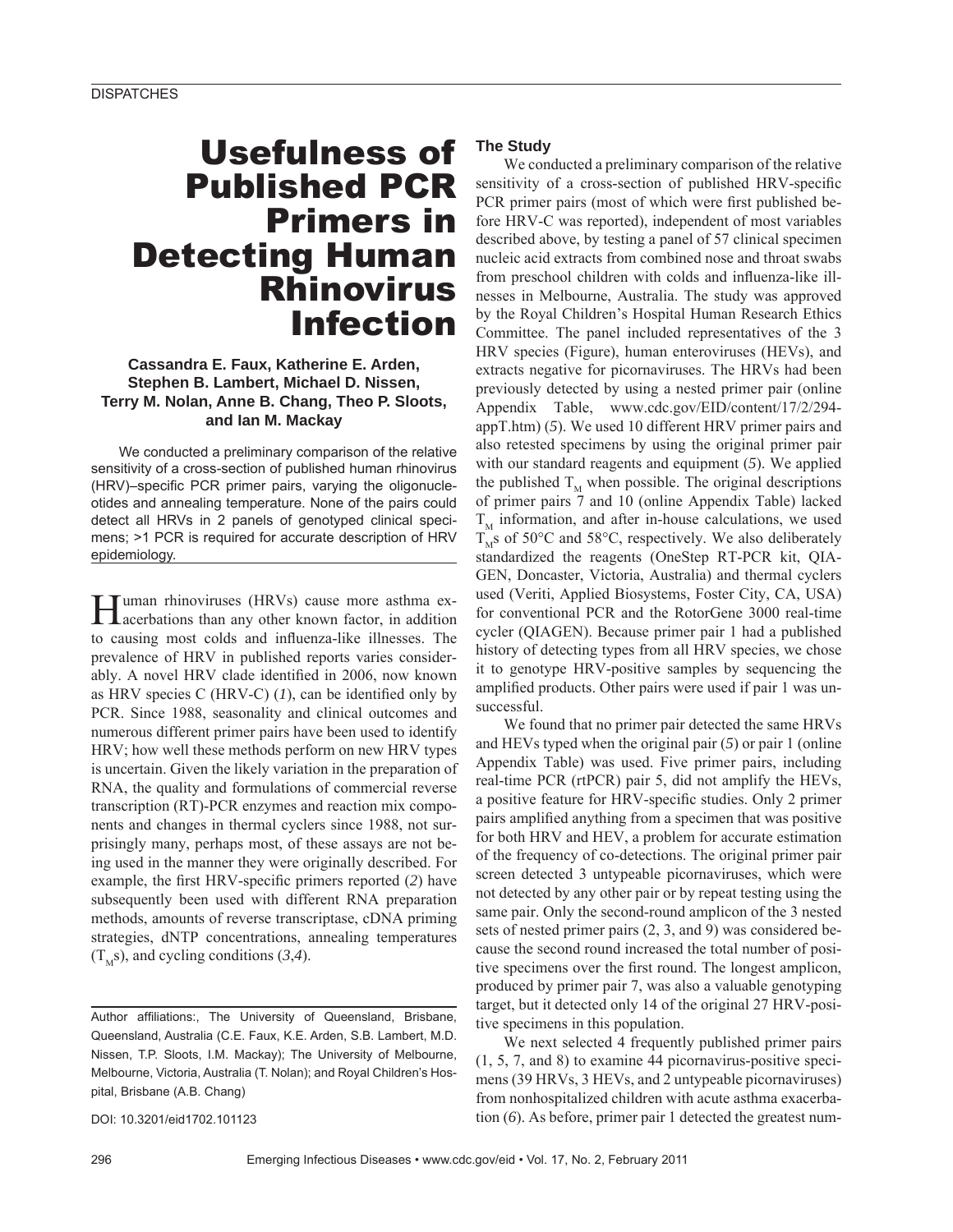

Figure. Distribution of human rhinovirus (HRV) and human enterovirus (HEV) sequences used for primer pair studies. The HRV and HEV genotypes from the testing panel (indicated by filled circles) were aligned with the central 154 nt of the 5' untranslated region (UTR) region of all complete HRV genomes and poliovirus-1. HRV-Ca and HRV-Cc refer to HRV-Cs with 5′ UTR sequences that have phylogenetic origins from either HRV-As or HRV-Cs, respectively. The tree was constructed by neighbor joining of maximum composite likelihood distance implemented in MEGA (www.megasoftware.net).

ber of HRV- and HEV- positive specimens and all positive specimens detected by other primer sets  $(n = 41)$ , followed by pair 7 (n = 40), pair 5 (n = 36), and pair 8 (n = 31). Most notably, primer pair 7 performed better than it had in the previous population, detecting only 1 fewer HRV than primer pair 1 and 9 more HRVs than pair 8. No speciesspecific bias was apparent, but generally, a specimen with a lower RNA concentration, as indicated by the cycle threshold from primer pair 5, was less likely to be detected or typed by using other primer pairs. Primer pairs 5 and 8 did not detect the 3 HEVs (HEV-68). We noted in both populations that primer pair 1 sometimes amplified a region of human genomic DNA from chromosome 6 (GQ497714), for which amplicon size was indistinguishable from that expected due to HRV.

It was not possible to use the precise conditions reported for the 10 compared assays; 1 was published >2 decades ago and used phenol chloroform extraction. Some of the original enzyme formulations or reagents are no longer available, and production processes have changed in the interim. Thermal cyclers have also changed. There was no consensus on enzymes and reaction mixes used. In addition, the previously published primers were used in assays divided between those using 1-step RT-PCR and those using a separate RT cDNA synthesis step. A review of studies that detected HRVs with adequately described conditions during 2009–2010 found that fewer used a single-tube RT-PCR approach than a 2-step system. We conducted singletube RT-PCR to maintain the benefits of the so-called closed amplification system of rtPCR. Thus, we chose to use a single common set of reagents as the fairest way to compare the primer pairs examined in this study. We believe the nature of this relative comparison best reflects performance for the likely end users: clinical microbiology laboratories or researchers.

We compared primers rather than assay function using clinical material instead of cultured virus, plasmid or synthetic RNA standards, or screening contemporary or archived extracts, which are sometimes of low viral load. When picornavirus epidemiology is the primary research focus, we recommend using  $\geq 2$  primer pairs to maximize the detection of HRVs. Under our conditions, pairs 1–4 returned the highest number of positive results, and the rtP-CRs behaved similarly but with reduced sensitivity. The rtPCR that used pair 5 did not amplify known HEVs.

Many possible reasons could cause discrepant virus testing results between different sites, including changes to specimen integrity resulting from transport and variable amplification resulting from low viral loads. The effects of viral load can be seen in this study: specimens in population 1 that were positive with multiple (>6 separate pairs) primer pairs had a mean cycle threshold of 33.3 (combining results from both rtPCRs), whereas those with <6 positive results had means of 39.3 cycles. Most (29/33) specimens with <3 positive primer pairs were negative by rtPCR. Amplification variability can also be attributed to the substantial nucleotide sequence diversity between HRVs and the different temporal and clinical characteristics of the 2 specimen populations we used. Population diversity is a feature of HRV studies in the literature.

#### **Conclusions**

Our selection of published primer pairs includes those from studies that have informed our current understanding of HRV epidemiology. Finding such a high degree of variability in performance was thus noteworthy. Inefficient HRV detection by PCR may be a serious problem for research studies. Comparison of data between different HRV studies is confounded as are data from studies seeking to determine the effects of other respiratory viruses. The prevalence, seasonality, transmission, and clinical effects of HRV types and species require reexamination with tools that have been comparatively validated to ensure their sensitivity.